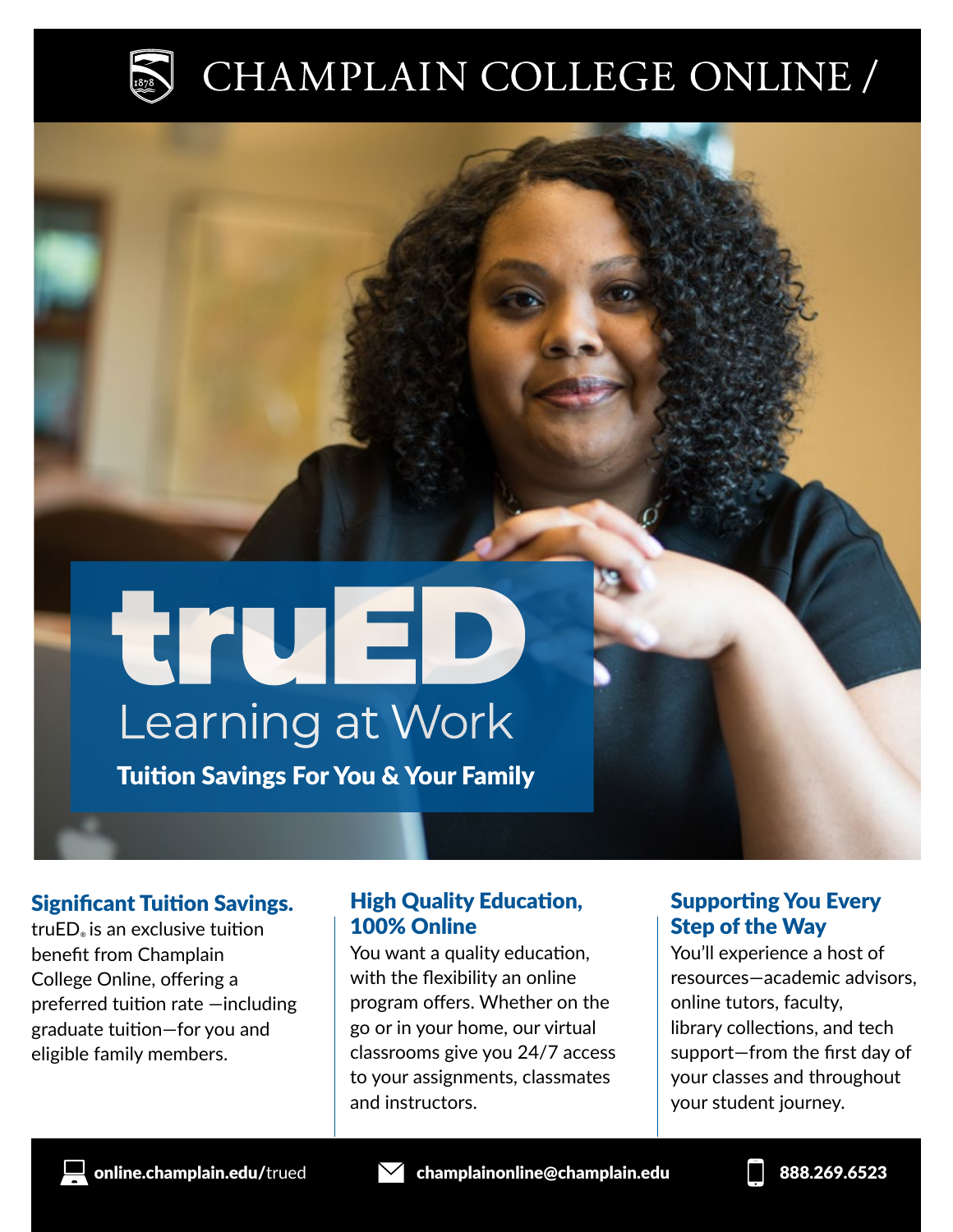

### You're More Than A Number

During the admission process we look at your whole story: your academic history, resume, work/life experiences, and responses to reflective essay questions that aim to understand where you've been and where you want to go.

### Finish Faster Using Transfer Credit



You deserve credit for what you already know, and we want to give you up to 90 credits toward your bachelor's degree for that knowledge. That's why we review transcripts from other colleges you've attended, as well as documentation for any professional certifications, college-equivalent trainings, military or law enforcement trainings, and more. Do you have specific skills or knowledge, but no formal documentation? You may be eligible to earn credits through our Assessment of Prior Learning course or our C-KET program, please speak to an advisor for more details.

### truED: A Partnership For Success

You have multiple responsibilities pulling you in different directions: you want to grow in your career, you want to spend time with family and friends, and you don't want to go deep into debt. That's why we created truED, a unique program for select organizations to offer their employees, like you, access to a high-quality online education, affordable tuition, and flexibility to study when the time is right for them.

### Dynamic Online Learning Experience Fast & Free Application

### truED-ELIGIBLE PROGRAMS

### Undergraduate Degrees

Accounting (AS & BS)

Business Management (AS & BS)

Computer & Information Systems

Computer Forensics & Digital Investigation

**Cybersecurity** 

Economic Crime Investigation

Health Care Administration

Human Resource Management

Integrated Studies

Management Information Systems

Marketing & Communication

Software Development (AS & BS)

Web Design & Development (AS & BS)

### Master's Degrees

MBA with a specialization in:

- Advanced Management
- Employment Law
- Healthcare Administration
- Human Resource Management
- Information Security Risk Management
- Leadership
- Positive Organization Development

Digital Forensic Science

#### Healthcare Administration

Information Security:

- Management Track
- Operations Track

Information Technology with a certificate in:

- Business Management
- Data Science
- Digital Forensics & Incident Response
- Healthcare IS Management
- Software Engineering & Project Management

#### Leadership

Organization Development & Human Relations with a specialization in:

- Employment Law
- Human Resource Management
- Leadership
- Positive Organization Development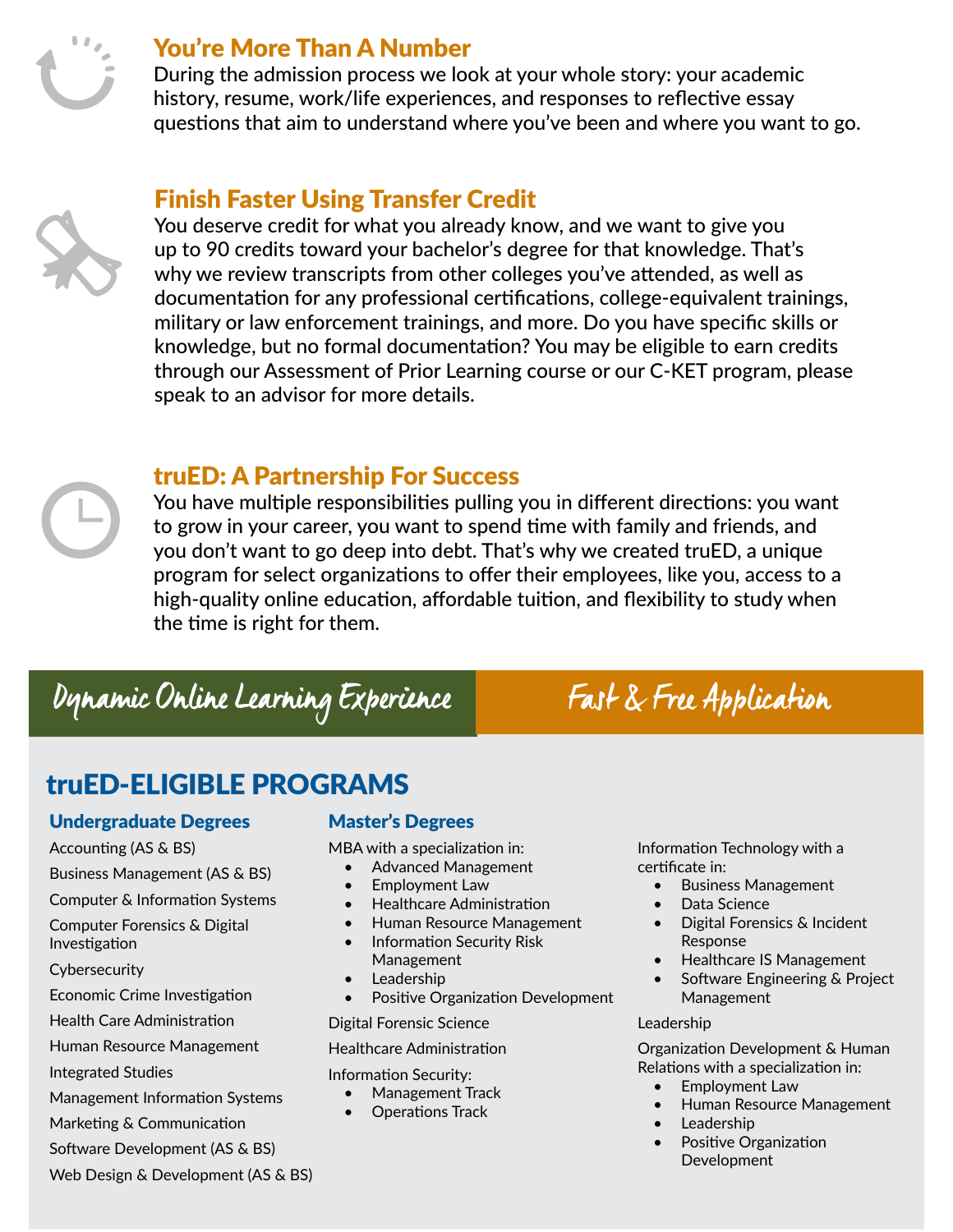### truED Tuition

With truED, you receive a preferred tuition rate at Champlain College Online.\*

### Through Summer 2022

#### Undergraduate

#### **Graduate** \$398/Credit

\$265/Credit \$250/Credit Military Service Members\*

Fall 2022 - Summer '23

Undergraduate \$285/Credit \$250/Credit Military

**Graduate** \$435/Credit

Service Members\*

Visit **champlain.edu/truedfed** for more information.

In addition to this savings, Champlain accepts several options for paying your tuition, including:

- Military Tuition Assistance benefits
- VA education benefits
- Employer-sponsored tuition assistance plans
- Monthly payment plan through Champlain College
- Pell Grants (for those eligible)
- Federal Financial Aid
- Private loans

*\* Includes organization employees, spouses or domestic partners, and eligible adult dependents defined as an adult, age 23-26, who qualify for coverage under your benefits.*

### Small Instructor-Led Classes 100% Online Courses

### About Champlain College

### Champlain College: An Experienced Leader in Adult Online Education

Champlain College is a regionally accredited, private, not-for-profit college in Burlington, Vermont, known for educating students for career success since its founding in 1878. Champlain has been a leader in online education since launching its first online degree programs more than 20 years ago, and now offers nearly 60 online programs of study.



Ranked among the Best Online Bachelor's Programs in **<u>LUSNews</u>** the United States by U.S. News and World Report.



 $\frac{\text{BEST}}{\text{M}}$  Named among the Best Online Bachelor's Programs in for Veterans by *U.S. News and World Report.*



Included in the Princeton Review's "The Best 381 Princeton<br>Princeton College's ranking especially high for its quality of life,<br>— Review "green" commitment, and academics.



Regionally accredited by the *New England Commission of Higher Education*, which ensures that standards of academic quality are being met or exceeded.

#### Undergraduate Certificates

- Accounting Accounting: Advanced Accounting: Cost Accounting: Forensic Advanced Cybersecurity Advanced Information Technology **Blockchain** C++ Programming Cybersecurity Fundamentals Data Science Healthcare Administration
- HR Management Information Technology Fundamentals Management Foundations Marketing Project Management Software Development Supply Chain Management & Logistics Web Design Web Programming

### Graduate Certificates

Advanced Management Business Analytics Business Management Data Science Digital Forensic Science Digital Forensics & Incident Response Employment Law Financial Forensics Healthcare Administration Human Resource Management Information Security Leadership Positive Organization Development Software Engineering & Project Management